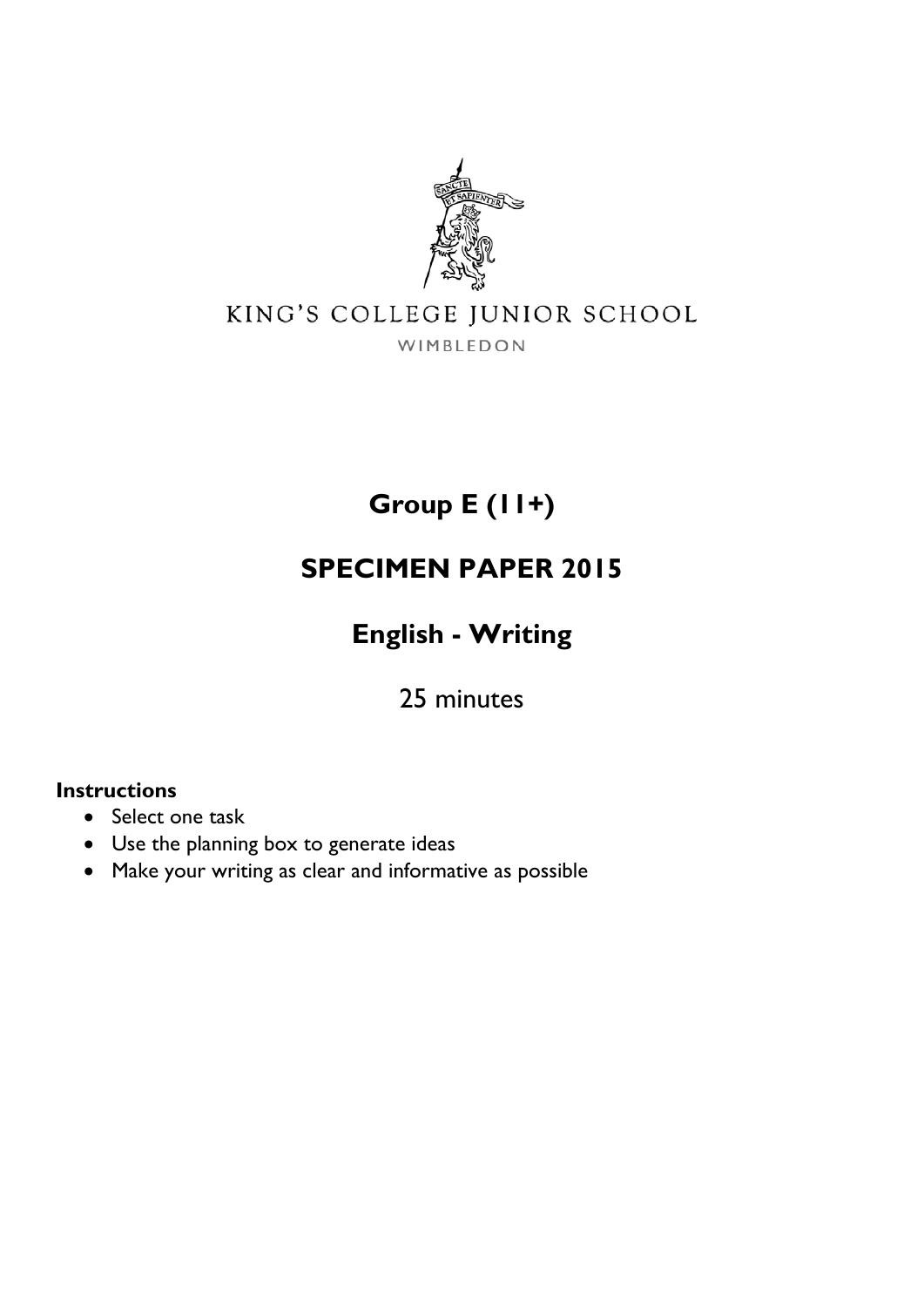# *Choose ONE of the following tasks.*

# *EITHER*

# **Write about going to school one hundred years in the future.**

#### *You might write about:*

- what you could see / smell / hear there
- one memorable event / incident / episode that happened to you
- how you felt about what happened

# *OR*

# **Write about going to a supermarket one hundred years in the future.**

#### *You might write about:*

- what you could see / smell / hear
- one memorable event / incident / episode that happened to you
- how you felt about what happened

# *Credit will be given for good spelling, punctuation and grammar as well as imaginative and exciting use of vocabulary. You may not need to use all the lines.*

#### *Before you start writing, think about:*

- a good way of beginning your writing
- interesting words and phrases as description
- how you will show your feelings

# *You can use this space for planning notes if you wish:*